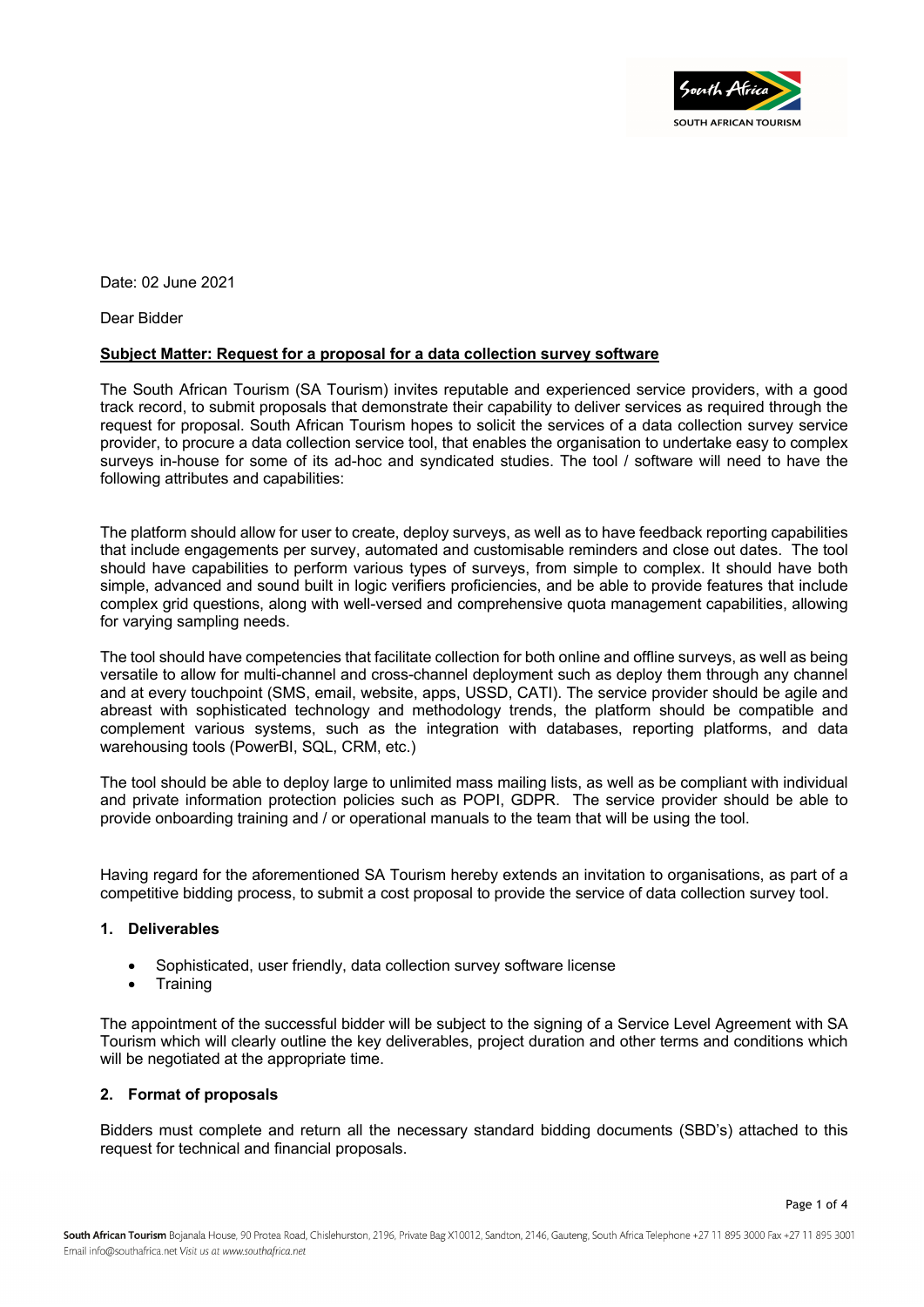Bidders are advised that their proposals should be comprehensive, written in plain English and simply presented in the same order, detailing the above mentioned capabilities. In addition to providing information to allow for evaluation of proposals in terms of the functional criteria detailed in section 7 below, bidders are also required to provide the following information:

- (a) Cover letter introducing your firm and credentials, capacity, capability and experience for this assignment;
- (b) Bidders must have specific experience and submit at least three recent references (in a form of written proof(s) on their client's letterhead including relevant contact person(s), office telephone & fax number, website and email address) where similar work was undertaken.
- (c) Financial proposal to deliver the assignment, i.e. your firm's daily rate for facilitation services, including any other cost SA Tourism should be aware off for the successful completion of the assignment;
- (d) Declaration of Interest SBD 4;
- (e) Preference Point Claim Form SBD 6.1;
- (f) Declaration of Bidder's Past Supply Chain Management Practices SBD 8; and
- (g) Independent Bid Determination SBD 9.

### **3. Cost structure and project plan:**

SA Tourism solicits the services for the period 2021 to 2024 (3 years), Bidder will be required to therefore submit a detailed comprehensive cost structure delineating various cost points, and not an aggregated fee. Bidders are to submit two cost options, one for providing the services for only a period of 1 year and another cost option for 3 years' service provision for 5000 completed interviews.

Bidders must submit the total bid price for the assignment based on the skills, resources and time allocated to the project. Bidders should also propose innovation in their technical proposals to keep the cost to a minimum. SA Tourism reserves the right to request additional information or clarity on cost proposals prior to the evaluation thereof.

## **4. Evaluation Method**

The evaluation process of bids will comprise of the following phases:

| <b>Phase 1</b>                                                                                                                          | <b>Phase 2</b> | <b>Phase 3</b>                                                                                                                                    |
|-----------------------------------------------------------------------------------------------------------------------------------------|----------------|---------------------------------------------------------------------------------------------------------------------------------------------------|
| Administration and Mandatory Functionality<br>bid requirements                                                                          |                | Price                                                                                                                                             |
| Compliance with administration Bids will be evaluated in The bidders that have<br>and mandatory bid requirements terms of functionality |                | successfully<br>progressed through to Phase 2 will be<br>evaluated in accordance with the Preferential<br><b>Procurement Policy Framework Act</b> |

#### 4.1 Points awarded for functionality:

| <b>Rating</b><br><b>EVALUATION</b>                                                                               |                                                                         |                |   |   |   |        |  |  |
|------------------------------------------------------------------------------------------------------------------|-------------------------------------------------------------------------|----------------|---|---|---|--------|--|--|
| <b>CRITERIA</b>                                                                                                  |                                                                         | $\overline{2}$ | 3 | 4 | 5 | Weight |  |  |
| The Bids will be evaluated on a scale of $1 - 5$ in accordance with the criteria below. The rating will be       |                                                                         |                |   |   |   |        |  |  |
| as follows: $1 = \text{Very poor}, 2 = \text{Poor}, 3 = \text{Good}, 4 = \text{Very good}, 5 = \text{Excellent}$ |                                                                         |                |   |   |   |        |  |  |
|                                                                                                                  |                                                                         |                |   |   |   |        |  |  |
| Company capabilities:                                                                                            |                                                                         |                |   |   |   |        |  |  |
|                                                                                                                  |                                                                         |                |   |   |   |        |  |  |
|                                                                                                                  | a. Built in verification methods - (10)                                 |                |   |   |   |        |  |  |
| Multi-channel and cross-channel - (10)<br>b.                                                                     |                                                                         |                |   |   |   |        |  |  |
|                                                                                                                  | Feedback reporting capabilities - (10)<br>c.                            |                |   |   |   |        |  |  |
| d.                                                                                                               | Complex Logic verifiers - (10)                                          |                |   |   |   | 85     |  |  |
| е.                                                                                                               | Sophisticated technology - (5)                                          |                |   |   |   |        |  |  |
| f.                                                                                                               | Quota management capabilities - (10)                                    |                |   |   |   |        |  |  |
| g.                                                                                                               | Large and unlimited mass mailing capabilities - (5)                     |                |   |   |   |        |  |  |
| h.                                                                                                               | System integration capabilities - (10)                                  |                |   |   |   |        |  |  |
|                                                                                                                  | Individual and private information protection policies compliance - (5) |                |   |   |   |        |  |  |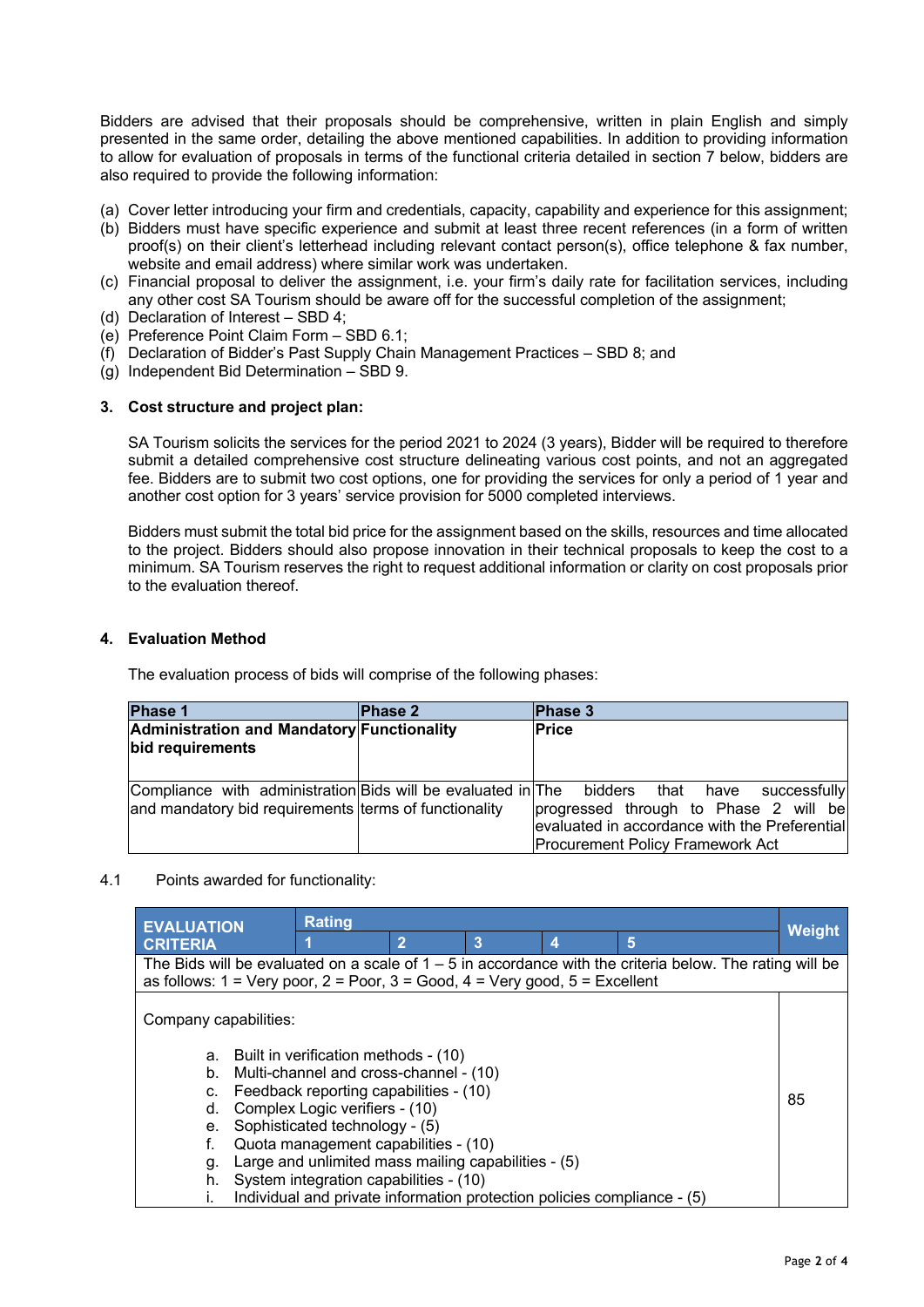| Training & Support (what training will entail) $-$ (10)                                                 |     |
|---------------------------------------------------------------------------------------------------------|-----|
| Company background, experience, including factors that contribute to company's<br>competitive advantage |     |
| TOTAL POINTS FOR FUNCTIONALITY                                                                          | 100 |
| A threshold of 70% is applicable.                                                                       |     |

**"functionality"** means the measurement according to predetermined norms, as set out in the bid documents, of a service or commodity that is designed to be practical and useful, working or operating, taking into account, among other factors, the quality, reliability, viability and durability of a service and the technical capacity and ability of a bidder.

- I. Bids will be evaluated strictly according to the bid evaluation criteria stipulated in this section.
- Bidders must, as part of their bid documents, submit supportive documentation for all functional requirements. The official responsible for scoring the respective bids will evaluate and score all bids based on bid submissions and the information provided.
- III. The score for functionality will be calculated in terms of the 1 5 rating scale as shown in the functionality criteria matrix under paragraph 4.1.
- IV. The value scored for each criterion will be multiplied with the specified weighting for the relevant criterion to obtain the marks scored for each criterion. These scores will be added and expressed as a fraction of the best possible score for all criteria.

## **5. Deadline for submission**

All proposals must be e-mailed, in PDF format, to sizakele@southafrica.net before Tuesday, 15 June 2021 no later than 13:00 and should remain valid for at least 1 month after the closing date.

#### **6. Confidentiality**

The request for a technical and cost proposal and all related information shall be held in strict confidence by bidders and usage of such information shall be limited to the preparation of the bid. All bidders are bound by a confidentially agreement preventing the unauthorized disclosure of any information regarding SA Tourism or of its activities to any other organisation or individual. The bidders may not disclose any information, documentation or products to other clients without written approval of SA Tourism.

# **7. Payments**

No advance payments will be made in respect of this assignment. Payments shall be made in terms of the deliverables as agreed upon and shall be made strictly in accordance with the prescripts of the PFMA (Public Finance Management Act, 1999. Act 1 of 1999).

The successful bidder shall after completion of the contract, invoice SA Tourism for the services rendered. No payment will be made to the successful bidder unless an invoice complying with section 20 of VAT Act No 89 of 1991 has been submitted to SA Tourism.

Payment shall be made into the bidder's bank account normally 30 days after receipt of an acceptable, valid invoice.

## **8. Non-compliance with delivery terms**

The successful bidder must ensure that the work is confined to the scope as defined and agreed to. As soon as it becomes known to the bidder that they will not be able to deliver the services within the delivery period and/or against the quoted price and/or as specified, the Board of SA Tourism must be given immediate written notice to this effect.